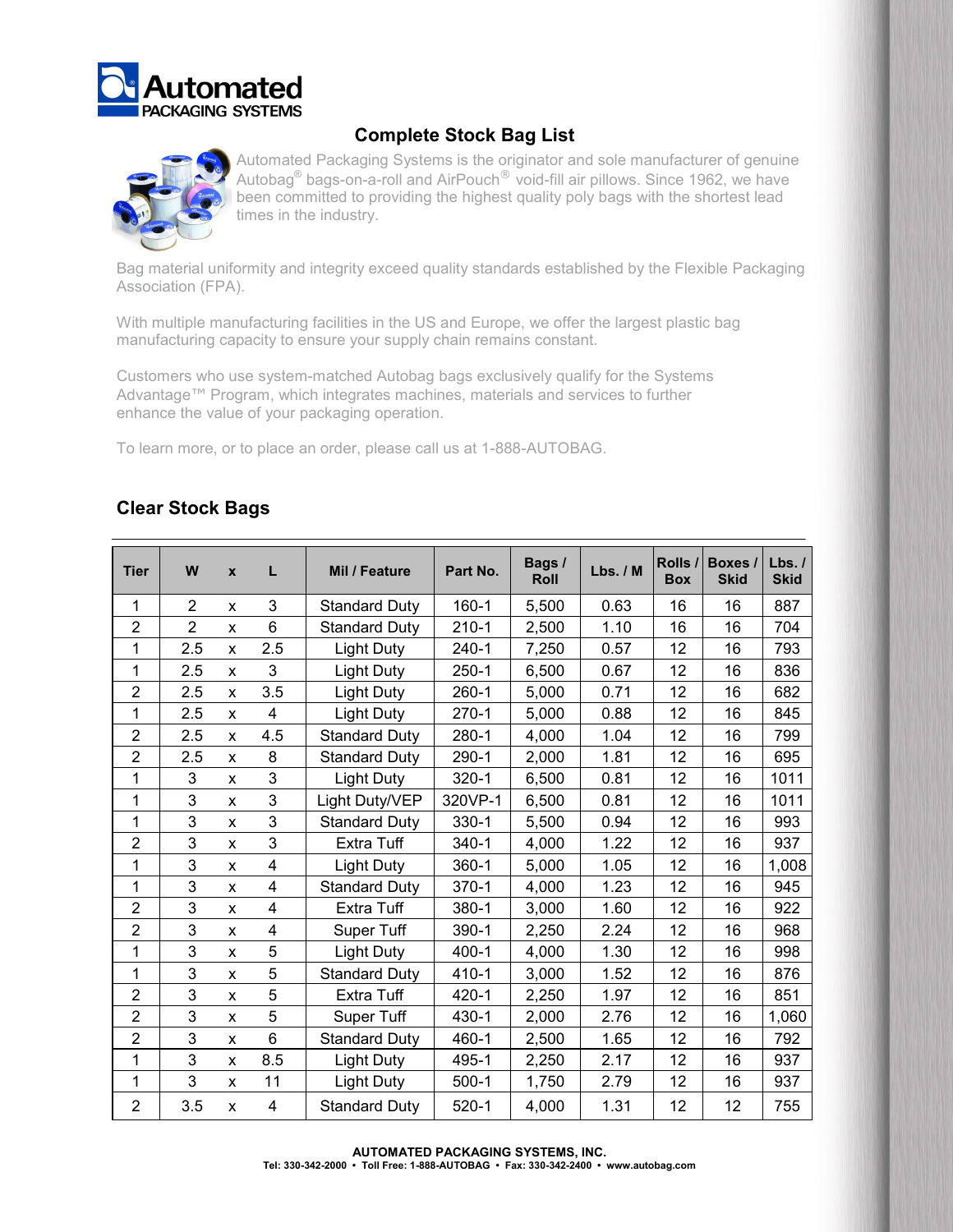

### **Clear Stock Bags, cont.**

| <b>Tier</b>    | W                       | $\pmb{\mathsf{x}}$ | L                       | Mil / Feature                            | Part No.  | Bags /<br>Roll | Lbs. / M | Rolls /<br><b>Box</b> | Boxes /<br><b>Skid</b> | Lbs.1<br><b>Skid</b> |
|----------------|-------------------------|--------------------|-------------------------|------------------------------------------|-----------|----------------|----------|-----------------------|------------------------|----------------------|
| $\overline{2}$ | 3.5                     | X                  | 5.5                     | <b>Standard Duty</b>                     | $570-1$   | 2,750          | 1.77     | 12                    | 12                     | 701                  |
| $\overline{2}$ | 3.5                     | X                  | 9                       | <b>Standard Duty</b>                     | 590-1     | 1,500          | 2.84     | 12                    | 12                     | 613                  |
| 1              | 3.5                     | x                  | 10                      | Light Duty/VEP                           | 1140-1    | 2,000          | 2.54     | 12                    | 12                     | 732                  |
| $\mathbf{1}$   | 4                       | X                  | $\overline{\mathbf{4}}$ | <b>Light Duty</b>                        | $600 - 1$ | 5,000          | 1.41     | 8                     | 16                     | 902                  |
| 1              | $\overline{\mathbf{4}}$ | X                  | $\overline{\mathbf{4}}$ | <b>Standard Duty</b>                     | 610-1     | 4,000          | 1.64     | 8                     | 16                     | 840                  |
| 1              | 4                       | X                  | 4                       | Standard Duty/<br>(1) Perfed Air<br>Hole | 610A-1    | 4,000          | 1.64     | 8                     | 16                     | 840                  |
| 1              | 4                       | x                  | 4                       | Extra Tuff                               | 612-1     | 3,000          | 2.13     | 8                     | 16                     | 818                  |
| 1              | 4                       | X                  | 5                       | <b>Light Duty</b>                        | 630-1     | 4,000          | 1.74     | 8                     | 16                     | 891                  |
| 1              | 4                       | X                  | 5                       | Light Duty/VEP                           | 630VP-1   | 4,000          | 1.74     | 8                     | 16                     | 891                  |
| 1              | 4                       | X                  | 5                       | <b>Standard Duty</b>                     | 640-1     | 3,000          | 2.03     | 8                     | 16                     | 780                  |
| 1              | 4                       | x                  | 5                       | Extra Tuff                               | 650-1     | 2,250          | 2.63     | 8                     | 16                     | 757                  |
| $\mathbf{1}$   | 4                       | X                  | 6                       | Light Duty                               | $710-1$   | 3,000          | 2.07     | 8                     | 16                     | 795                  |
| 1              | 4                       | X                  | 6                       | <b>Standard Duty</b>                     | 720-1     | 2,500          | 2.41     | 8                     | 16                     | 771                  |
| 1              | 4                       | x                  | 6                       | <b>Extra Tuff</b>                        | 730-1     | 2,000          | 3.13     | 8                     | 16                     | 801                  |
| $\mathbf{1}$   | 4                       | X                  | 6                       | Super Tuff                               | 740-1     | 1,500          | 4.39     | 8                     | 16                     | 843                  |
| 1              | 4                       | X                  | $\overline{7}$          | <b>Light Duty</b>                        | 746-1     | 2,750          | 2.40     | 8                     | 16                     | 845                  |
| $\overline{2}$ | 4                       | X                  | 8                       | Light Duty                               | 750-1     | 2,250          | 2.73     | 8                     | 16                     | 786                  |
| $\mathbf{1}$   | 4                       | X                  | 8                       | <b>Standard Duty</b>                     | 760-1     | 1,750          | 3.18     | 8                     | 16                     | 712                  |
| 1              | 4.5                     | x                  | 5                       | <b>Standard Duty</b>                     | 765-1     | 3,000          | 2.03     | 8                     | 16                     | 780                  |
| 1              | 4.5                     | X                  | 5.5                     | <b>Standard Duty</b>                     | 670-1     | 2,750          | 2.22     | 8                     | 16                     | 781                  |
| 1              | 5                       | X                  | 5                       | <b>Light Duty</b>                        | $770-1$   | 4,000          | 2.17     | 8                     | 12                     | 833                  |
| 1              | 5                       | x                  | 5                       | <b>Standard Duty</b>                     | $775-1$   | 3,000          | 2.53     | 8                     | 12                     | 729                  |
| 1              | 5                       | X                  | 5                       | Extra Tuff                               | 780-1     | 2,250          | 3.29     | 8                     | 12                     | 711                  |
| 1              | 5                       | X                  | 6                       | Light Duty                               | 810-1     | 3,000          | 2.59     | 8                     | 12                     | 746                  |
| 1              | 5                       | x                  | 6                       | <b>Standard Duty</b>                     | $815 - 1$ | 2,500          | 3.02     | 8                     | 12                     | 725                  |
| $\mathbf{1}$   | 5                       | X                  | 6                       | <b>Extra Tuff</b>                        | $820 - 1$ | 2,000          | 3.92     | 8                     | 12                     | 753                  |
| 1              | 5                       | X                  | $\overline{7}$          | <b>Light Duty</b>                        | 830-1     | 2,750          | 3.00     | 8                     | 12                     | 792                  |
| 1              | 5                       | x                  | 7                       | <b>Standard Duty</b>                     | 840-1     | 2,000          | 3.50     | 8                     | 12                     | 672                  |
| 1              | 5                       | X                  | $\overline{7}$          | Extra Tuff                               | $850 - 1$ | 1,750          | 4.54     | 8                     | 12                     | 763                  |
| 1              | 5                       | X                  | $\overline{7}$          | Extra Tuff/(1)<br>Perfed Air Hole        | 850A-1    | 1,750          | 4.54     | 8                     | 12                     | 763                  |
| 1              | 5                       | x                  | 7                       | Super Tuff                               | 860-1     | 1,250          | 6.36     | 8                     | 12                     | 763                  |
| $\mathbf{1}$   | 5                       | X                  | 8                       | <b>Standard Duty</b>                     | 870-1     | 1,750          | 3.98     | 8                     | 12                     | 669                  |
| $\mathbf{1}$   | 5                       | X                  | 8                       | Extra Tuff                               | 880-1     | 1,500          | 5.17     | 8                     | 12                     | 744                  |
| $\overline{2}$ | 5                       | X                  | 9                       | Extra Tuff                               | 890-1     | 1,500          | 5.80     | 8                     | 12                     | 835                  |
| $\mathbf{1}$   | 5                       | X                  | 10                      | <b>Standard Duty</b>                     | $900 - 1$ | 1,500          | 4.95     | 8                     | 12                     | 713                  |
| 1              | 5                       | X                  | 11                      | <b>Light Duty</b>                        | $910 - 1$ | 1,500          | 4.65     | 8                     | 12                     | 670                  |
| 1              | 6                       | X                  | 6                       | <b>Light Duty</b>                        | $920 - 1$ | 3,000          | 3.10     | 4                     | 20                     | 744                  |
| $\mathbf 1$    | 6                       | X                  | 6                       | Light Duty/VEP                           | 1200-1    | 3,000          | 3.10     | 4                     | 20                     | 744                  |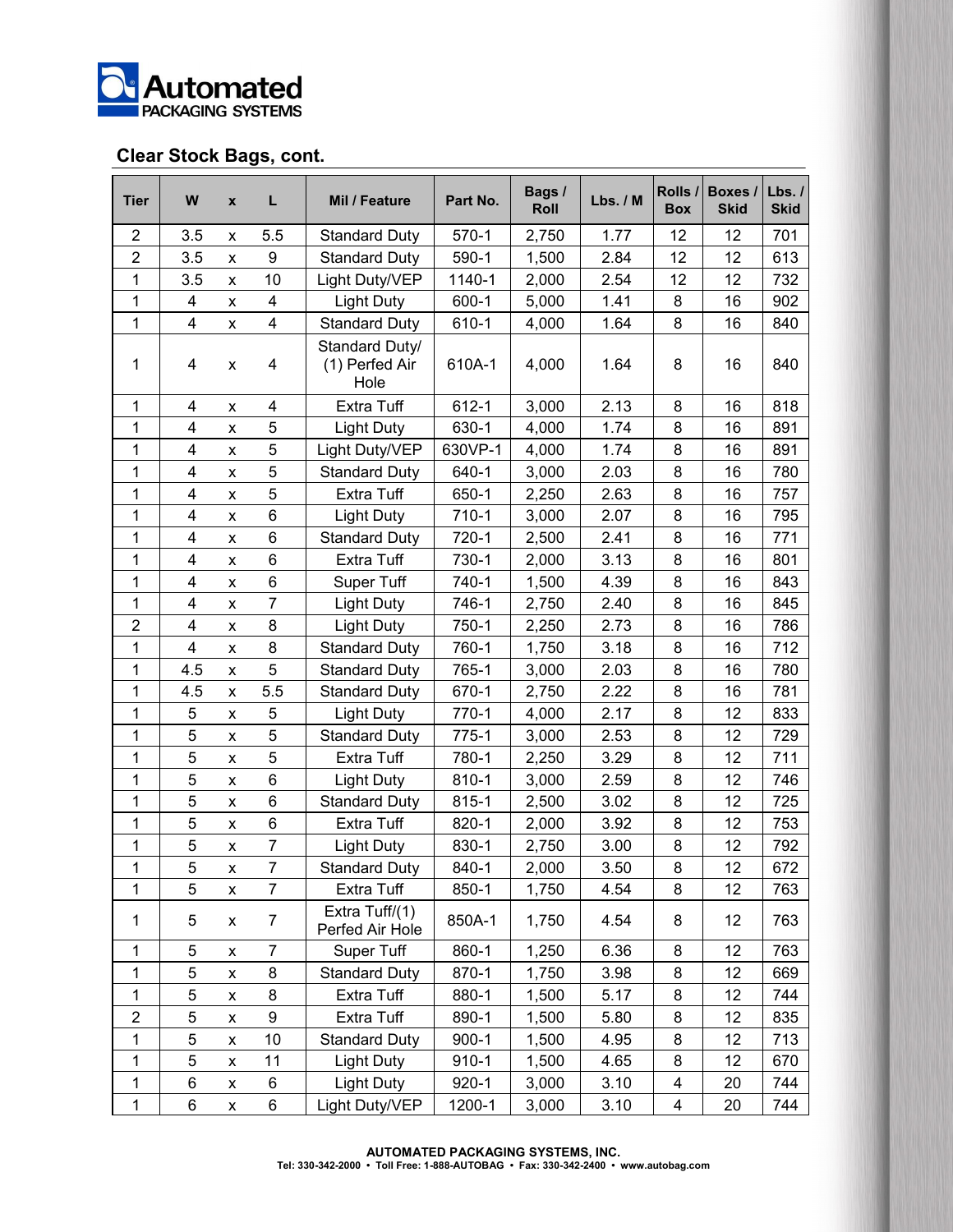

## **Clear Stock Bags, cont.**

| <b>Tier</b>    | W              | X | L              | Mil / Feature                            | Part No.  | Bags /<br>Roll | Lbs. / M | Rolls /<br><b>Box</b>   | <b>Boxes</b><br><b>Skid</b> | Lbs.1<br><b>Skid</b> |
|----------------|----------------|---|----------------|------------------------------------------|-----------|----------------|----------|-------------------------|-----------------------------|----------------------|
| 1              | 6              | x | 6              | <b>Standard Duty</b>                     | $950 - 1$ | 2,500          | 3.62     | 4                       | 20                          | 724                  |
| 1              | 6              | x | 6              | Standard Duty/<br>(1) Perfed Air<br>Hole | 952A-1    | 2,500          | 3.62     | 4                       | 20                          | 724                  |
| $\overline{2}$ | 6              | X | 6              | Super Tuff                               | $960 - 1$ | 1,500          | 6.58     | 4                       | 16                          | 632                  |
| 1              | 6              | x | $\overline{7}$ | <b>Light Duty</b>                        | $970 - 1$ | 2,750          | 3.60     | 4                       | 20                          | 792                  |
| $\overline{2}$ | 6              | x | $\overline{7}$ | Extra Tuff                               | 980-1     | 1,750          | 5.45     | 4                       | 16                          | 610                  |
| 1              | 6              | x | 8              | <b>Light Duty</b>                        | 990-1     | 2,250          | 4.09     | 4                       | 20                          | 736                  |
| 1              | 6              | x | 8              | Light Duty/VEP                           | 1210-1    | 2,250          | 4.09     | 4                       | 20                          | 736                  |
| 1              | 6              | x | 8              | <b>Standard Duty</b>                     | 1000-1    | 1,750          | 4.78     | 4                       | 20                          | 669                  |
| 1              | 6              | X | 8              | <b>Extra Tuff</b>                        | 1010-1    | 1,500          | 6.20     | 4                       | 20                          | 744                  |
| 1              | 6              | x | 8              | <b>Super Tuff</b>                        | 1020-1    | 1,000          | 8.69     | 4                       | 20                          | 695                  |
| 1              | 6              | x | 9              | <b>Light Duty</b>                        | 1025-1    | 2,000          | 4.59     | 4                       | 20                          | 734                  |
| 1              | 6              | X | 10             | <b>Standard Duty</b>                     | 1030-1    | 1,500          | 5.94     | 4                       | 20                          | 713                  |
| 1              | 6              | x | 10             | <b>Super Tuff</b>                        | 1035-1    | 750            | 10.79    | 4                       | 20                          | 647                  |
| 1              | $\overline{7}$ | x | 8              | <b>Standard Duty</b>                     | 1060-1    | 1,750          | 5.57     | 4                       | 20                          | 780                  |
| 1              | $\overline{7}$ | x | 8              | Super Tuff                               | 1065-1    | 1,000          | 10.13    | 4                       | 20                          | 810                  |
| 1              | 7.5            | x | 9              | <b>Standard Duty</b>                     | 1073-1    | 1,500          | 6.70     | 4                       | 20                          | 804                  |
| 1              | 8              | X | 10             | <b>Light Duty</b>                        | 1076-1    | 1,750          | 6.78     | 4                       | 16                          | 759                  |
| 1              | 8              | x | 10             | <b>Standard Duty</b>                     | 1080-1    | 1,500          | 7.91     | 4                       | 16                          | 759                  |
| 1              | 8              | x | 10             | <b>Extra Tuff</b>                        | 1090-1    | 1,250          | 10.28    | 4                       | 16                          | 822                  |
| 1              | 8              | X | 10             | Super Tuff                               | 1095-1    | 750            | 14.39    | 4                       | 16                          | 691                  |
| 1              | 9              | x | 12.5           | <b>Standard Duty</b>                     | 1100-1    | 1,250          | 11.08    | 4                       | 16                          | 886                  |
| 1              | 9              | x | 12.5           | Standard Duty/(1)<br>Perfed Air Hole     | 1100A-1   | 1,250          | 11.08    | 4                       | 16                          | 886                  |
| $\mathbf{1}$   | 9              | x | 12.5           | <b>Extra Tuff</b>                        | 1150-1    | 1,000          | 14.38    | 4                       | 16                          | 920                  |
| 1              | 9              | X | 12.5           | Super Tuff                               | 1160-1    | 600            | 20.13    | 4                       | 16                          | 773                  |
| $\overline{2}$ | 9              | X | 14             | Super Tuff                               | 1170-1    | 600            | 22.50    | $\overline{\mathbf{4}}$ | 16                          | 864                  |
| $\mathbf{1}$   | 10.5           | X | 15             | Super Tuff                               | 1180-1    | 500            | 26.76    | $\overline{\mathbf{4}}$ | 16                          | 856                  |
| $\overline{2}$ | 10             | X | 15             | Light Duty/(2)<br>Thru Air Holes         | 1400-1    | 1,500          | 11.47    | 4                       | 12                          | 826                  |
| 1              | 10             | X | 15             | Standard Duty/(2)<br>Thru Air Holes      | 1402A-1   | 1,250          | 14.72    | $\overline{\mathbf{4}}$ | 16                          | 1,178                |
| $\overline{2}$ | 10             | X | 17             | Standard Duty/(2)<br>Thru Air Holes      | 1411A-1   | 1,000          | 14.27    | $\overline{\mathbf{4}}$ | 16                          | 913                  |
| $\overline{c}$ | 10.5           | X | 17.8           | Standard Duty/(2)<br>Thru Air Holes      | 1420A-1   | 900            | 18.24    | 4                       | 16                          | 1051                 |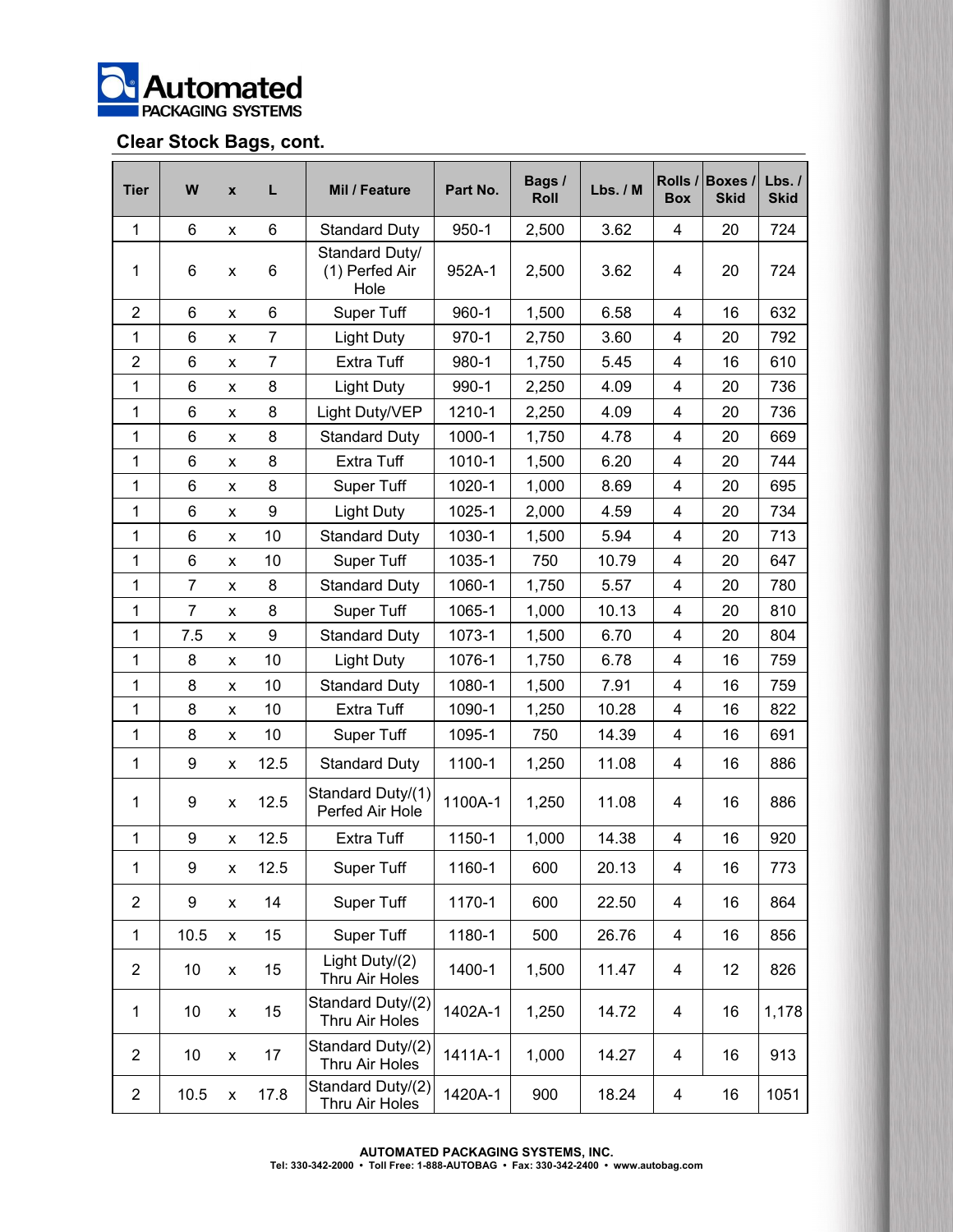

### **Clear & White Stock Bags**

| <b>Tier</b>    | W              | $\mathbf{x}$   | L               | Mil / Feature        | Part No.   | Bags /<br>Roll | Lbs. / M | Rolls /<br><b>Box</b> | Boxes /<br><b>Skid</b> | Lbs.1<br><b>Skid</b> |
|----------------|----------------|----------------|-----------------|----------------------|------------|----------------|----------|-----------------------|------------------------|----------------------|
| 1              | 3              | X              | $\overline{4}$  | <b>Standard Duty</b> | 370WF-1    | 4,000          | 1.23     | 12                    | 16                     | 945                  |
| 2              | 3              | $\mathsf{x}$   | 4               | Extra Tuff           | 380WF-1    | 3,000          | 1.60     | 12                    | 16                     | 922                  |
| 1              | 3              | $\pmb{\times}$ | 5               | <b>Standard Duty</b> | 410WF-1    | 3,000          | 1.52     | 12                    | 16                     | 876                  |
| 1              | $\overline{4}$ | $\mathsf{x}$   | $\overline{4}$  | <b>Standard Duty</b> | 610WF-1    | 4,000          | 1.64     | 8                     | 16                     | 840                  |
| 1              | $\overline{4}$ | X              | 6               | <b>Standard Duty</b> | 720WF-1    | 2,500          | 2.41     | 8                     | 16                     | 771                  |
| 2              | 4              | $\mathsf{x}$   | 6               | Standard Duty/VEP    | 720WFVP-1  | 2,500          | 2.41     | 8                     | 16                     | 771                  |
| 1              | 4              | $\mathsf{x}$   | $6\phantom{1}6$ | Extra Tuff           | 730WF-1    | 2,000          | 3.13     | 8                     | 16                     | 801                  |
| 1              | 5              | X              | $\overline{7}$  | <b>Standard Duty</b> | 840WF-1    | 2,000          | 3.50     | 8                     | 12                     | 672                  |
| 1              | 5              | $\mathsf{x}$   | $\overline{7}$  | Extra Tuff           | 850WF-1    | 1,750          | 4.54     | 8                     | 12                     | 763                  |
| 1              | 6              | $\mathsf{x}$   | 8               | <b>Standard Duty</b> | 1000WF-1   | 1,750          | 4.78     | $\overline{4}$        | 20                     | 669                  |
| $\overline{2}$ | 6              | $\mathsf{x}$   | 8               | Standard Duty/VEP    | 1000WFVP-1 | 1,750          | 4.78     | 4                     | 20                     | 669                  |
| 1              | 6              | X              | 8               | Extra Tuff           | 1010WF-1   | 1,500          | 6.20     | 4                     | 20                     | 744                  |
| 1              | 8              | $\mathsf{x}$   | 10              | <b>Standard Duty</b> | 1080WF-1   | 1,500          | 7.91     | 4                     | 16                     | 759                  |
| 1              | 8              | $\mathsf{x}$   | 10              | Extra Tuff           | 1090WF-1   | 1,250          | 10.28    | 4                     | 16                     | 822                  |
| 2              | 9              | X              | 12.5            | <b>Standard Duty</b> | 1100WF-1   | 1,250          | 11.08    | 4                     | 16                     | 886                  |
| 2              | 9              | x              | 12.5            | <b>Extra Tuff</b>    | 1150WF-1   | 1,000          | 14.38    | 4                     | 16                     | 920                  |

## **Autobag Ergocon Textile Packaging System Stock Bags**

| <b>Tier</b> | W  | $\mathbf{x}$ | - L | Mil / Feature                                    | Part No. | <b>Bags / Box</b> | Lbs. / M | Boxes/<br><b>Skid</b> | Lbs.<br><b>Skid</b> |
|-------------|----|--------------|-----|--------------------------------------------------|----------|-------------------|----------|-----------------------|---------------------|
| 1           | 15 | x            | 30  | Ultra Light /<br><b>SLTV</b>                     | 1530CL   | 1,500             | 31.00    | 16                    | 744                 |
| 2           | 15 | X            | 30  | Ultra Light / GRAY / SLTV                        | 1530GR   | 1,500             | 31.00    | 16                    | 744                 |
| 2           | 15 | x            | 32  | Light Duty / SLTV                                | 1532-1   | 1,250             | n/a      | 16                    | n/a                 |
| 1           | 15 | x            | 32  | Ultra Light/SLTV                                 | 1532CL   | 1,600             | n/a      | 16                    | 661                 |
| 2           | 15 | X            | 34  | Ultra Light / SLTV                               | 1534CL   | 1,000             | 35.09    | 16                    | 561                 |
| 2           | 15 | x.           | 34  | Ultra Light / GRAY-<br><b>CLEAR COMBO / SLTV</b> | 1534CLGR | 1,000             | 35.09    | 16                    | 561                 |